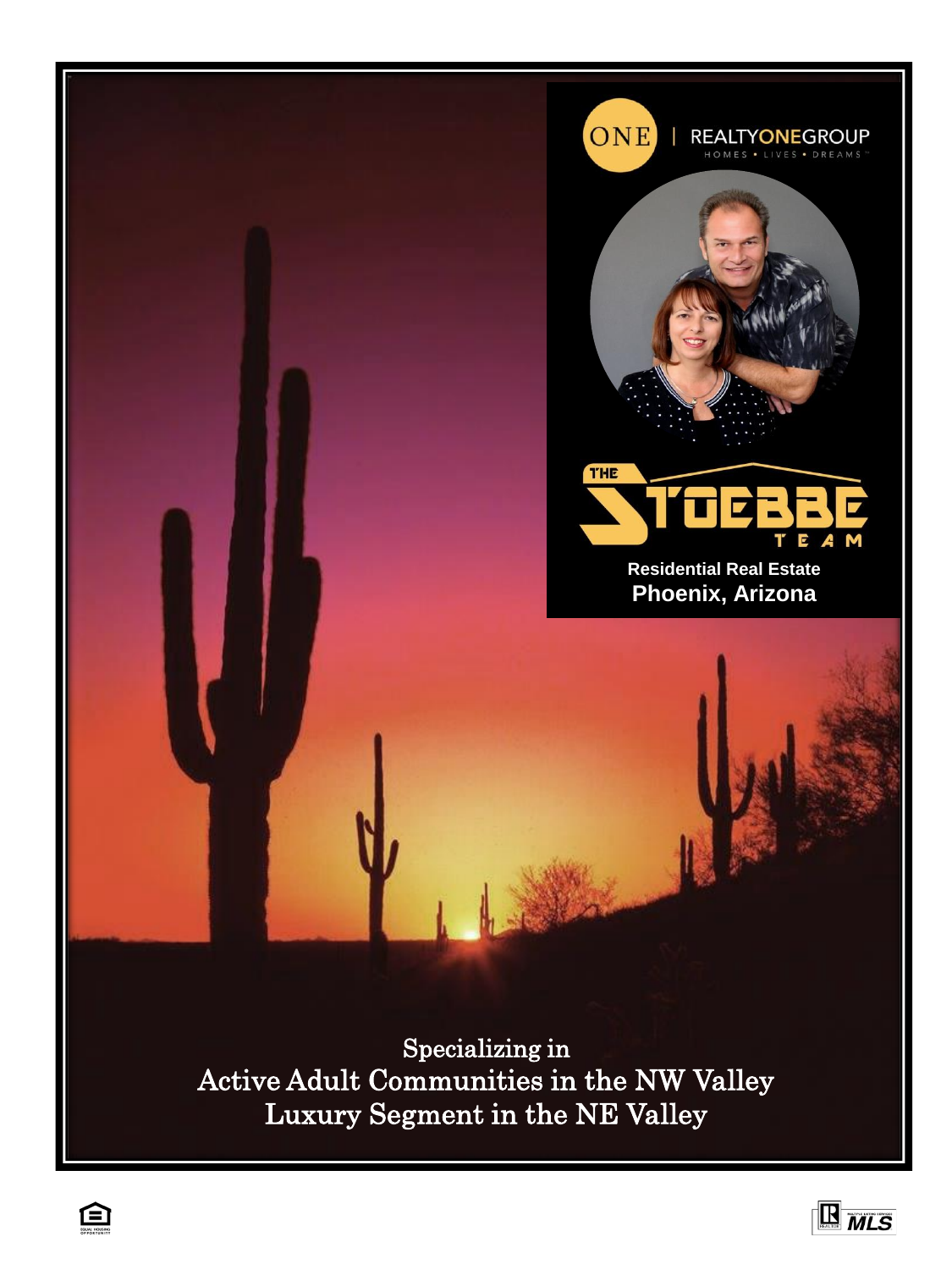#### **Commitment**

With our personal experience of multiple international and national corporate relocations and years of investing in Real Estate and other asset classes we are committed to providing services to our clients that go beyond the scope of traditional Real Estate Sales.

#### **Experience**

Our extensive financial and negotiation background enables us to help our clients understand the full extend of a Real Estate transaction and use proven techniques to successfully negotiate in even the most challenging situations.

#### **Knowledge**

In depth knowledge of the Active Adult Community market in Phoenix helps us to provide our clients with all the information needed to make an educated decision when it comes to purchasing or selling a property and start a new chapter in life.

And as Baby Boomers we also understand that in today's world our clients don't see retirement anymore as a withdrawal from activity but as a new adventure…

# **We Promise We Understand**

#### **Buy - Sell - Move - and more…**

We relocated with our entire household in tow across the Atlantic Ocean and across the United States multiple times.

We know that the emotional rollercoaster of buying and selling your own home is only one part of moving to a new place. You have to get used to a new city, build a new social network, find a doctor, a bank, a hairdresser, and anything else.

You basically have to set up your entire personal environment from scratch.

#### **Invest - Rent - Manage**

Since 1994 we personally own rental properties as an investment class to balance our overall portfolio. We learned how to evaluate potential properties and how to create a forward looking Profit Loss and Cash Flow analysis. We also learned what it means to be a landlord managing properties, dealing with tenants and all the little surprises that come with it.

#### **Locate – Negotiate - Close**

Combining our Real Estate expertise with our real life experience as former corporate executives we are able to handle the sale or purchase of your home efficiently and can provide information and support that touches many aspects of your transition into an Active Adult Community.

# **We are Connected**

The success of a Real Estate transaction largely depends on the parties involved and the way they communicate and work together.

Over the years we built close relationships with Title Companies, Mortgage Banks, Home Inspectors, Insurance Companies, Homeowners Associations, and a variety of trades for all kind of work around a property. We work with these companies in our personal transactions, we trust them and we can recommend them to you if you don't have personal preferences already.

The extensive agent network and market exposure of RealtyONEGroup allows us to efficiently market your property or search for your dream home through routes beyond the Multiple Listing Services.

# **…and We Deliver**

**Our focus on customer service and dedication to our clients helped us to achieve a great track record of closed transactions on homes of various types and sizes in the Phoenix Market.**



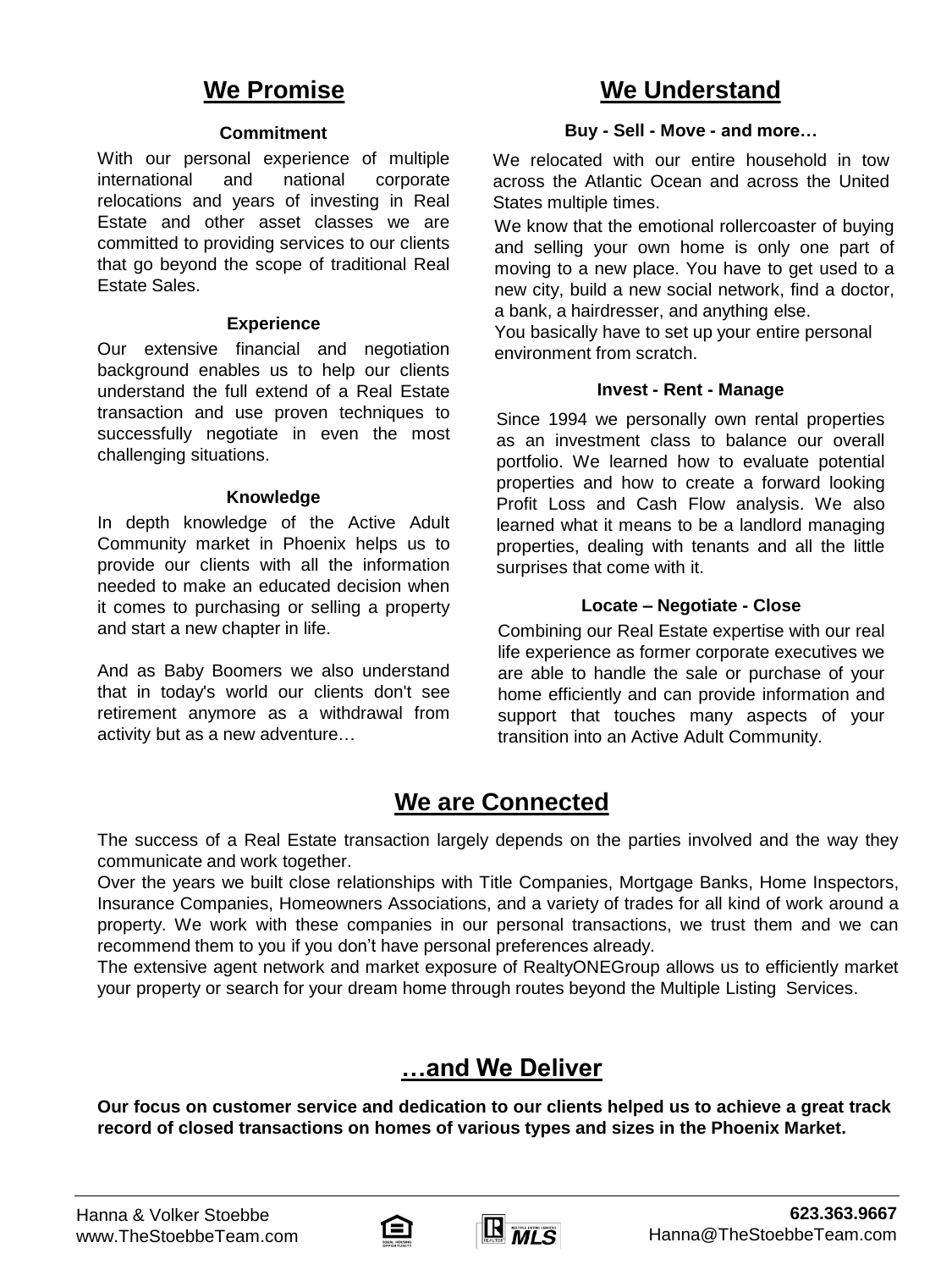# **Meet One Strong Team**

### **Successfully buying or selling a home requires excellent teamwork and communication.**

The success of a Real Estate transaction depends largely on the parties involved and the way they work together to achieve one goal: **Getting the job done - professionally and on time.**



# **Together we are Committed to Excellence**

And if you need help from a professional decorator, painter, plumber, electrician, roofer or other trade just ask us - we have connections.

*Of course you can always choose your own professionals and we will be happy to work with them.*



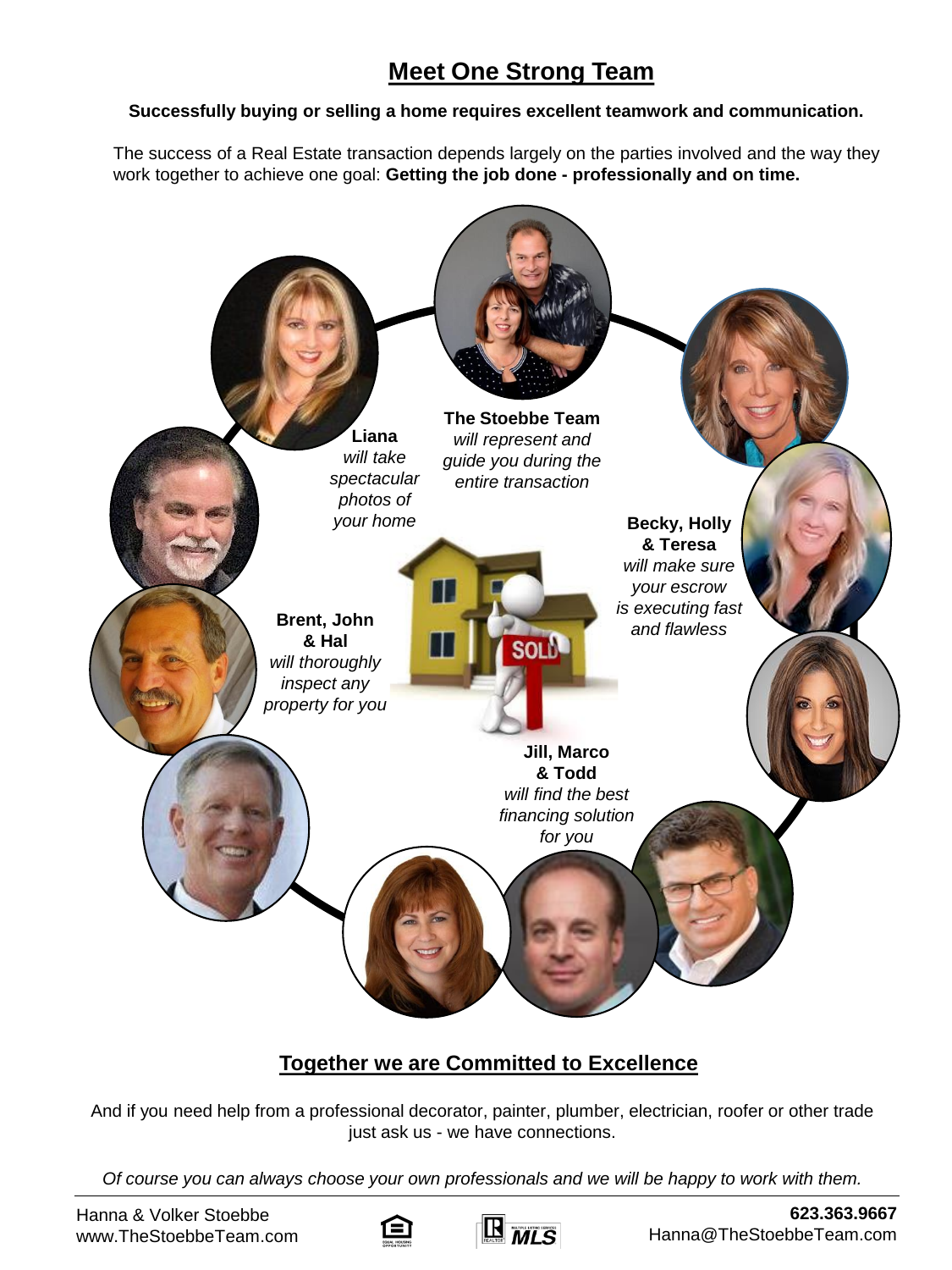# **Meet Our Clients**

**Our clients come from many different places…**



Arizona Colorado **Connecticut** Florida Idaho Illinois Minnesota New Jersey Nebraska

Oregon Washington D.C. Washington **Wisconsin** Canada

**…but our services are not limited by distance!**

Used to working in global business environments for decades we developed a sound understanding of cultural diversity and have the ability to efficiently handle transactions regardless of where our clients reside.

If you have a smartphone and an e-mail address it does not matter where you live or travel – we can handle your entire transaction paperless and on time.

It is easier than you think and we will guide you through all the necessary steps to make your Real Estate transaction a positive experience.

### **Testimonials**

*To Whom It May Concern,*

*In our real estate dealings, we were privileged to be represented by Hanna and Volker Stoebbe. We met them at an open house in January and began a relationship that comfortably balanced their professional experience and our personal needs. They provided easy-to-follow directions for every facet of our real estate transactions; guiding us on how best to attain our selling and purchasing goals.*

*Those multiple transactions were completed inside of six weeks, and the keys to successfully navigate the whole process were superbly coordinated by the Stoebbes. As such we wholeheartedly recommend them as a devoted real estate team who serve customers with honest communications and a principled work ethic.*

*We welcome any further inquiries.*

*Sincerely, Bill & Cathy - Washington* *Hannelore & Volker*

*We want to take this opportunity to express our sincere thanks and appreciation for helping us find the RIGHT home in Sun City.*

*We realize it is not easy working with out of town customers, but; on our first trip to Arizona, you quickly learned what we were looking for, then provided us information via the computer. Then, even took the time to go look at these houses and gave us feedback; enabling us to make an offer on a house the very first day of our second trip.*

*You represented our interests and handled our purchase from beginning through closing with a high degree of professionalism. We would recommend you to anyone in the market for real estate!*

*Thanks again it was a personally enjoyable experience!*

*Sincerely, Dan & Maggie - Colorado*



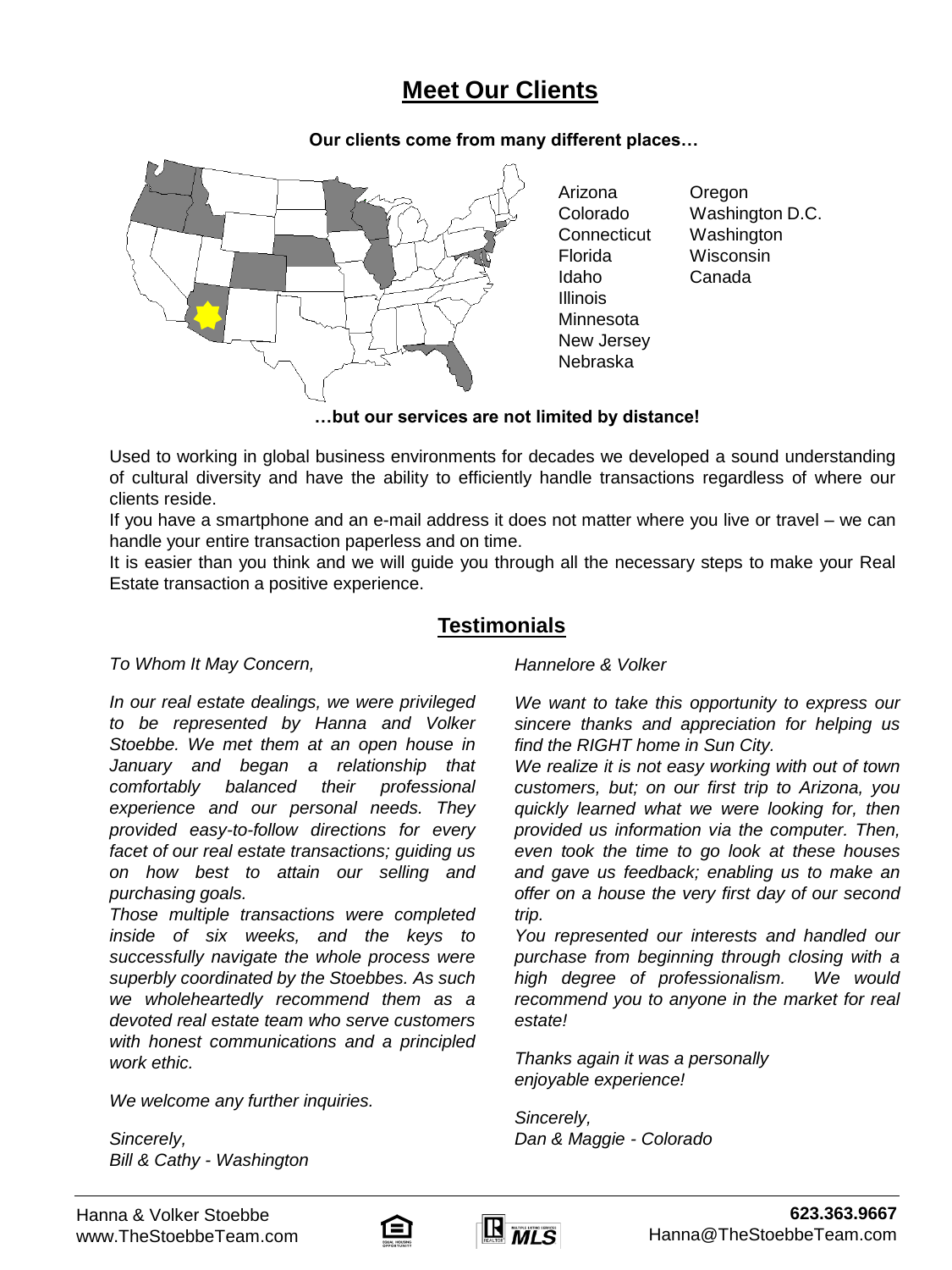*To Whom it May Concern,*

*We closed on a house in Sun City Grand, Surprise, AZ and it was the easiest, most trouble free pleasant closing I've ever experienced (all done in six days).*

*It would not have been possible without the skill, experience, determination and willing to go the extra mile of both members of the team; Hanna and Volker Stoebbe.*

*On a scale of 1 to 10 they rate a 25 minimum, probably much higher.*

*Their integrity demeanor left no doubt that they were there to do what ever necessary to find us a home that we wanted, at a price that was priced right.*

*We never felt they were rushing for a commission; only protecting us.*

*Please believe me, I am not over selling this team. They cross all the T's and dot all the I's and don't leave any stone unturned.*

*Volker will give you a virtual house inspection and take pictures for you while you tour.*

*These two are very special people we were blessed to have come into our life.*

*If you need a great Realtor, please call them. I know you'll feel blessed too.*

*Lew & Julie - Idaho*

*Hanna & Volker,*

*We just want to thank you so much for making our purchase of a large home in Sun City Grand and selling of our smaller home there so effortless.*

*The professional way you both handle yourselves and how truly helpful you are, make it a pleasure to work with you.*

*We can honestly say that we have not come across better real estate agents in the last 40 years.*

*We would highly recommend you to anyone looking for a smooth transaction.*

*With many Thanks, Bob & Bev - Oregon* *To Whom It May Concern,*

*Recently we purchased a home in Sun City Grand and Hanna & Volker Stoebbe assisted us in our search as our buyer's agent. We have purchased many homes over the years, but the professionalism and competence of the Stoebbe team is as good as we have ever seen.*

*They were extremely responsive and very helpful as we were new to the area. They have an outstanding understanding of the Sun City Grand market area and were extremely helpful in previewing properties and making recommendations.*

*They significantly reduced the time we had to spend looking at properties, as they listened to what we said and identified prospective properties. When we called and wanted to see a property, they made themselves available.*

*Hanna and Volker Stoebbe were very knowledgeable in enabling us to understand the condition of prospective homes. They also prepared documents that were very useful in our search.*

*Once we decided upon a property, they assisted us in the negotiation process and the subsequent inspection of the home.*

*Customer service is clearly the focus of the Stoebbe team.*

*We cannot be any more pleased with our new home. This is in large measure due to having Hanna and Volker Stoebbe as our buyer's agent.*

*Sincerely,*

*Brian & Diane – Washington D.C.*

*Dear Hannelore and Volker,*

*We couldn't have found a better couple to sell our home in Sun City a Grand.*

*You were punctual, efficient, knowledgeable and a real pleasure to work with.*

*We have recommended you highly to friends of ours who are thinking of selling their home soon.*

*Many thanks. Bill and Sue - Illinois*



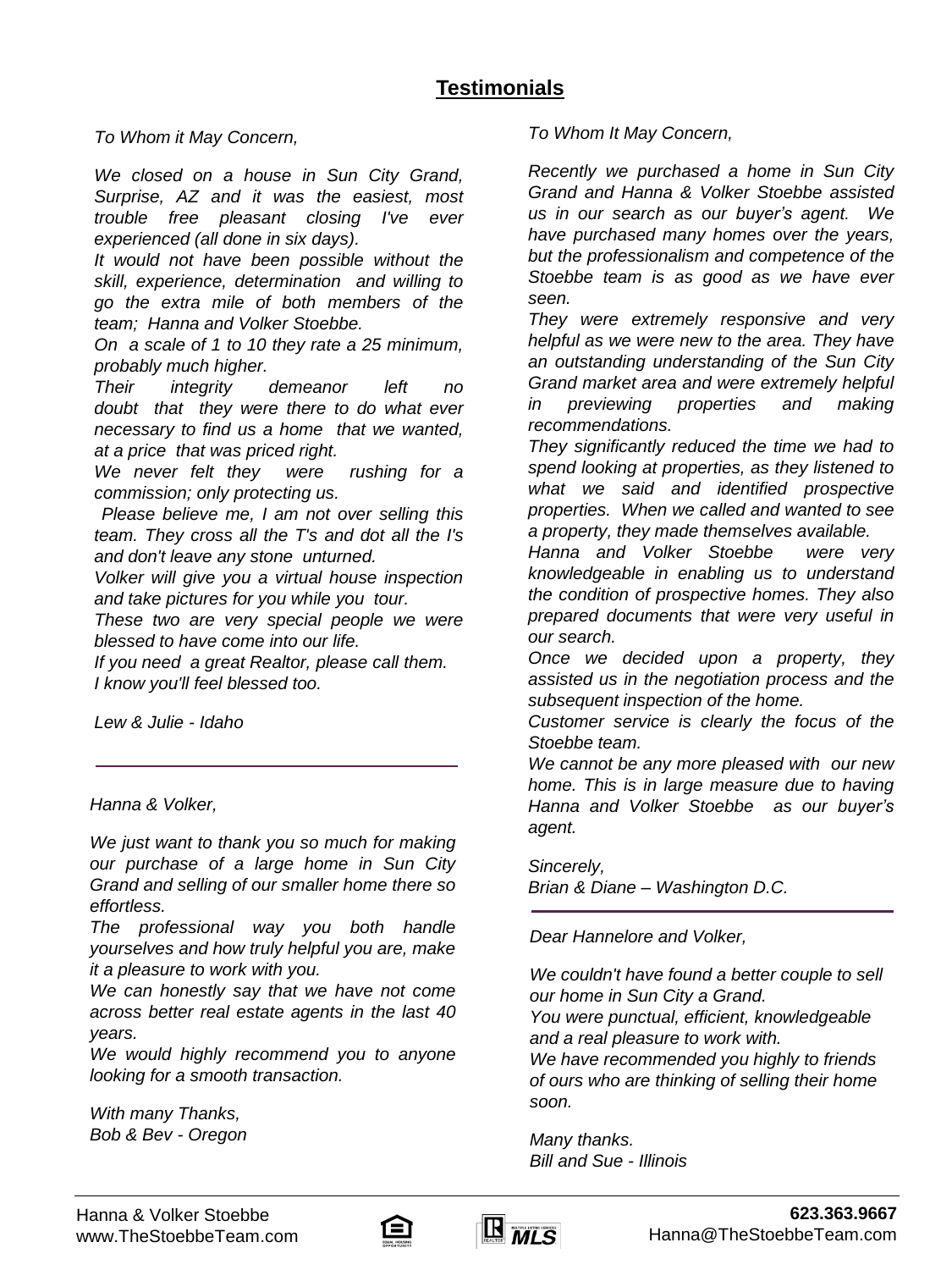### **Testimonials**

#### *To Whom it May Concern,*

*Hanna and Volker Stoebbe provided exceptional real estate service in helping us purchase our first home in Arizona. They were very attentive to our needs, knowledgeable of the market and very personable to work with. We always felt very high on their priority list, and they worked their schedule to accommodate us. As a husband and wife team, they bring the full package – from the real estate process and network of resources (e.g. mortgage lenders, title company, maintenance). We look forward to using them again for our next real estate transaction.*

*And, they receive our highest recommendation for anyone who is looking to buy in the Phoenix area.*

*Eric & Regan - Arizona*

*To Whom it May Concern,*

*Hanna is well equipped to buy and sell homes. She is amazingly organized and has an impressive memory of the homes you look at with her. She is excellent at helping you evaluate the good and bad points of each house you look at and then keeps those points compiled for future reference. When selling our house, she researched the neighborhood and the school system, etc., so that she could share that information with prospective buyers. She even helped stage our house.*

*Volker is very knowledgeable particularly when it comes to inspecting a prospective home for purchase. He can guide you about what repairs might be necessary and whether they are a major concern or something minor. He is very objective and will give you his honest opinion but will not try to influence you . He gives you the facts so that you can make an educated decision.*

*He and Hanna are the perfect realtor team. They helped us find and purchase our present home and helped us sell our former home.*

*To Whom it May Concern,*

*Hanna & Volker were very knowledgeable about their craft. They were helpful in staging the property, obtaining the right assistance in completing needed minor repairs, pricing and supplying complete property information to prospective buyers. The property sold within 3 days of listing.*

*Connie - Arizona*

*To Whom it May Concern,*

*"I am pleased to write this review for Hanna and Volker Stoebbe. I engaged them to sell my house and to find me a new one… and it was interesting to see them work the deals.*

*Their ethical values are above reproach and, they were sensitive to the personalities of the other Realtors; they knew exactly how and when to approach certain issues to ensure the best outcome for me.*

*In addition, their experience and eye for detail enabled them to point out potential issues and suggest fixes with certain properties.*

*More importantly, they have such a positive approach to everything, demonstrating that they really enjoy their job and clients.*

*It was also clear that they had a deep care and concern for me and it was a joy and a comfort to work with them. They went above and beyond in helping me find resources, deal with logistics and understand the issues and ramifications of everything.*

*I highly recommend them."*

*Carol- Arizona*

*Mitch & Arlette - Arizona*



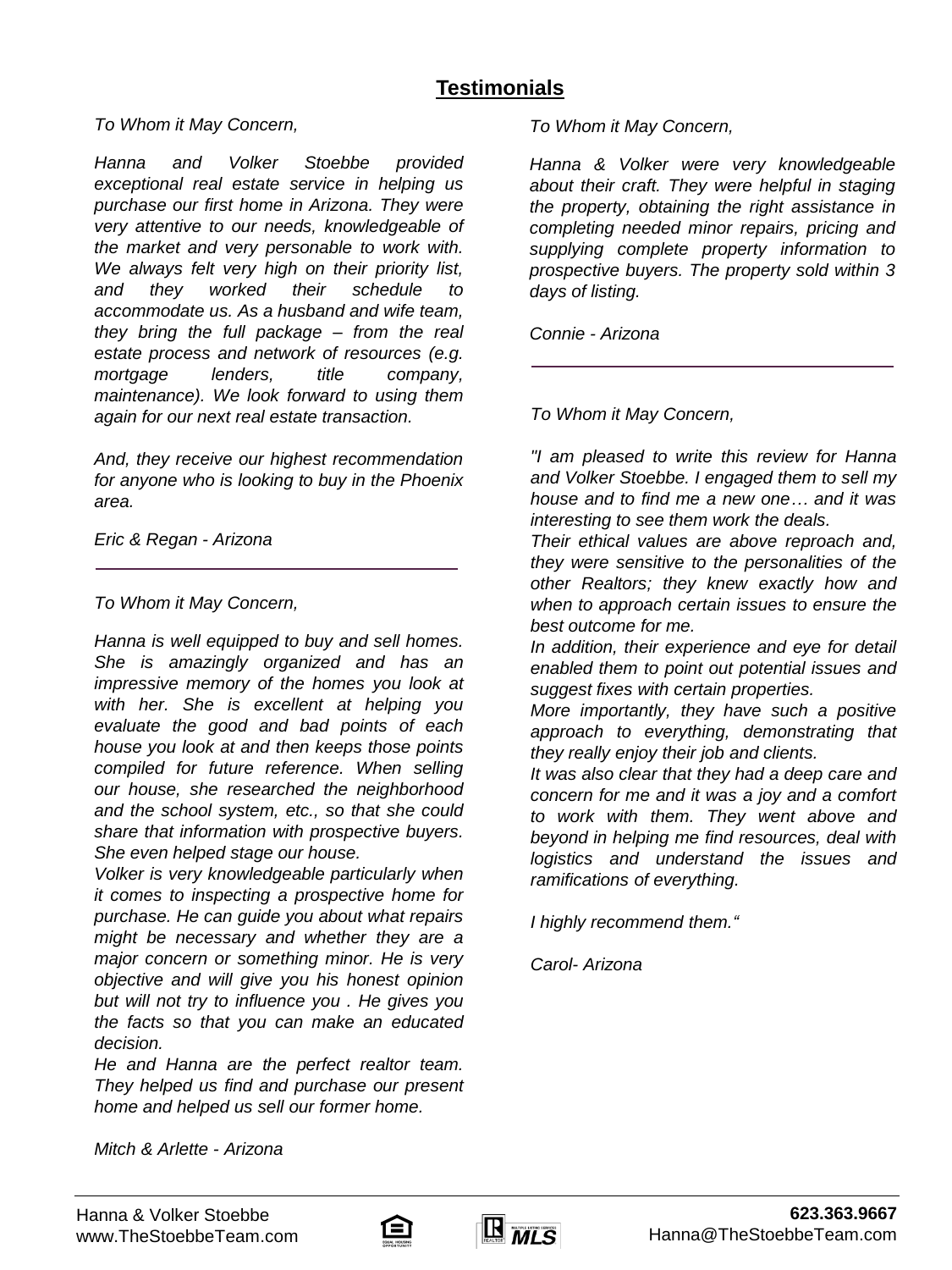*To Whom it May Concern,*

*The Stoebbe Team was great to work with on all aspects of purchasing a home.*

*Right from the start we felt at ease. They did an excellent job showing us all the variations of floor plans, so we knew which homes would be acceptable and which would not. That helped narrow down our search and eliminated the homes that would not fit our requirements.*

*They provided a wealth of pertinent information; From market analysis workbooks, daily tracking catalogs that mapped out the day to the shortest point to houses.*

*Once we made our decision they provided all the important information and tools and guidance to ensure smooth sailing to the closing and along the way we became friends.*

*We would highly recommend them to all house hunters in your search for the perfect home.*

*Vincent & Kathleen - Connecticut*

#### *To Whom it May Concern,*

*Hannelore & Volker were on top of everything. We started working with them from Wisconsin many months before we came to Arizona to look at homes.*

*We had numerous communications and they set up portals for us to see what was on the market.*

*When we came down, they spent full days with us and with their help, we were able to find a great new home, offer & counter, go through inspection and introduce us to the title company we would be working with.*

*They are true knowledgeable professionals.*

*Bob & Yvonne - Wisconsin*

*To Whom it May Concern,*

*Hanna & Volker were the most knowledgeable, organized and professional real estate sales persons we have ever met. Our relationship started in the winter of 2017, when my wife and I were casually looking for a home in Sun City Grand.*

*Hanna & Volker were holding an open house and just closing for the day but took the time to initiate a relationship. We established a profile of what would meet our needs for the future in a home and they emailed homes meeting our profile to us on a daily basis.*

*As we became more interested in the winter of 2018, we met with Hanna & Volker and redefined our profile. They prepared a showing of all models within our profile in Sun City Grand and as we visited each model, they asked what we liked and didn't like about each model. From this, we established two models that would most fit our needs. In the days ahead, Hanna & Volker showed us a new listing of the model we had selected and which would ultimately become the home we purchased.*

*We visited this model three times before making an offer. Hanna & Volker prepared an analysis of all the homes of this model which were purchased in SCG in the previous six months. We reviewed each model and made comparisons to the model we're going to make an offer on. We made an offer and ultimately negotiated a purchase of this home based on their expertise and advise.*

*From start to finish it was a very enjoyable experience, and we would certainly recommend The Stoebbe Team to anyone looking to buy a home.*

*Bob & Linda - Minneapolis*



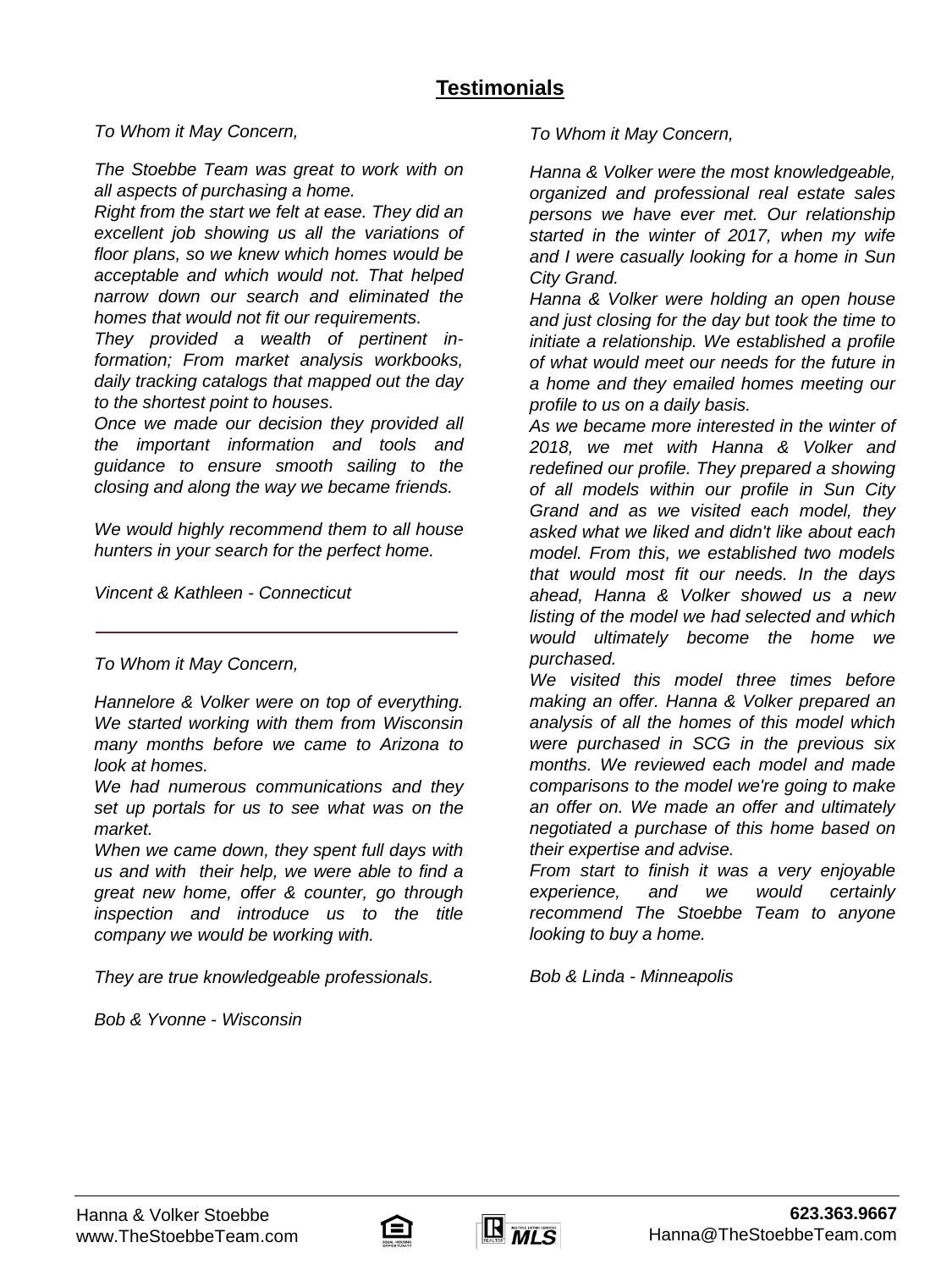## **Testimonials**

*To Whom it May Concern,*

*We attempted to sell our home "by owner," and had several showings. However, when the Realty One Group of Hanna and Volker Stoebbe asked to show the home to a client, the rest is history. Their client fell in love with the home and we were able to close on the sale. Hanna and Volker were great to work with, and they kept us informed throughout the process. We would highly recommend The Stoebbe Team to you!*

*Jim & Sharon - Arizona*



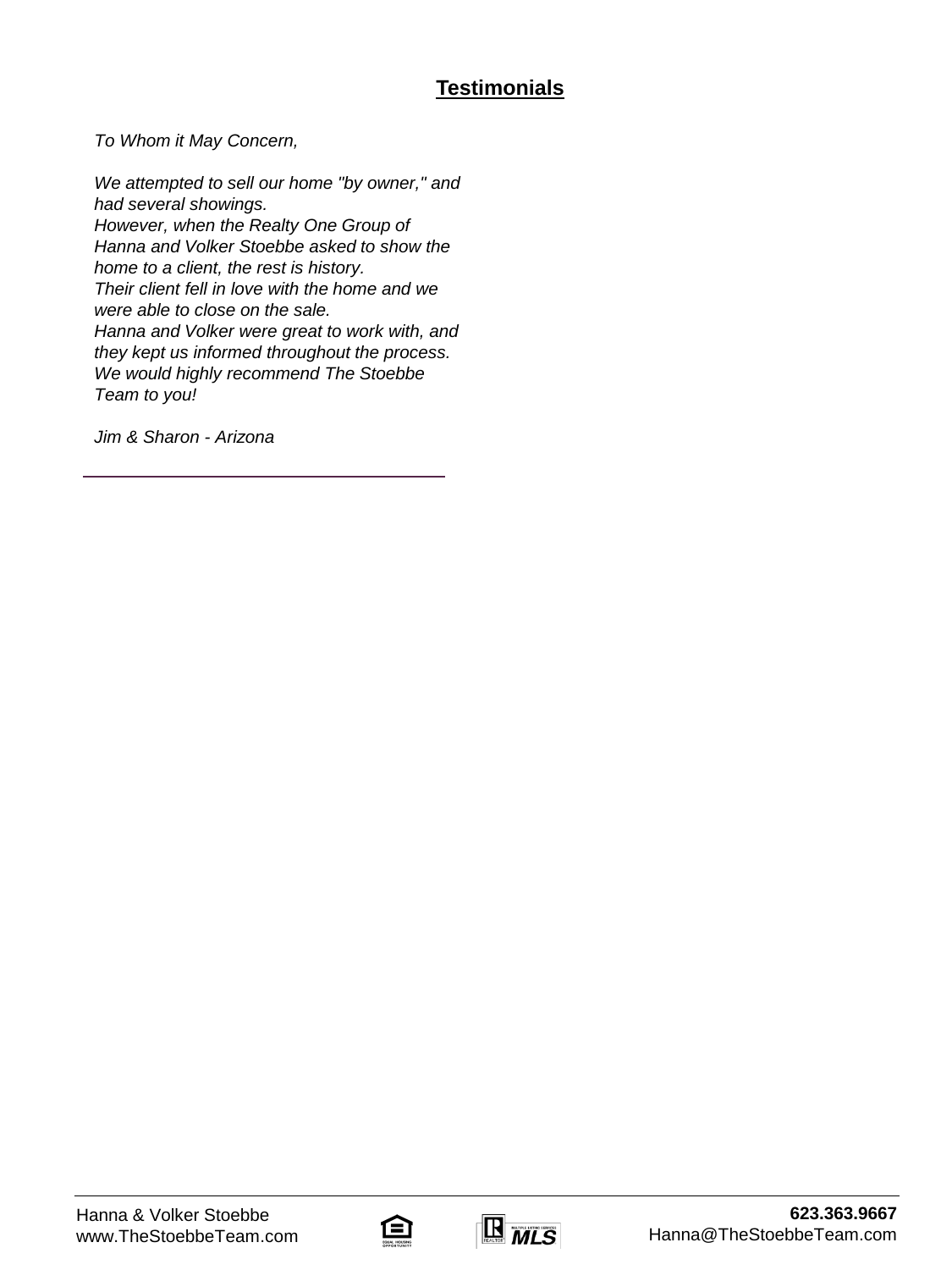### **It is YOUR choice**

**Thank you for taking the time to read this brief overview of who we are and how we work. If you like our approach and feel that The Stoebbe Team is right for you we would appreciate the opportunity to represent you during your next Real Estate transaction.**



### **Sie sprechen Deutsch?**

Kein Problem – Wir leben zwar schon seit mehr als zwanzig Jahren in den USA, aber als gebuertige Frankfurter sprechen wir selbstverstaendlich auch immer noch ein akzentfreies hessisch, gell :-)

Nach einer internationalen Karriere im Hochtechnologie Bereich haben wir uns vor einigen Jahren in Phoenix niedergelassen und die Entscheidung getroffen, uns dem Immobilienmarkt zu widmen.

Da wir selbst zur Generation der "Baby Boomers" gehoeren, haben wir uns speziell auf die "Active Adult Communities" wie beispielsweise Sun City Grand fokusiert.

Sollten sie also Fragen bezueglich eines konkreten Hauskaufs/Hausverkaufs haben, oder generelle Informationen aus dem Immobilienmarkt in Phoenix benoetigen, dann rufen sie uns doch einfach mal an.

Wir wuerden uns freuen, sie kennen zu lernen!